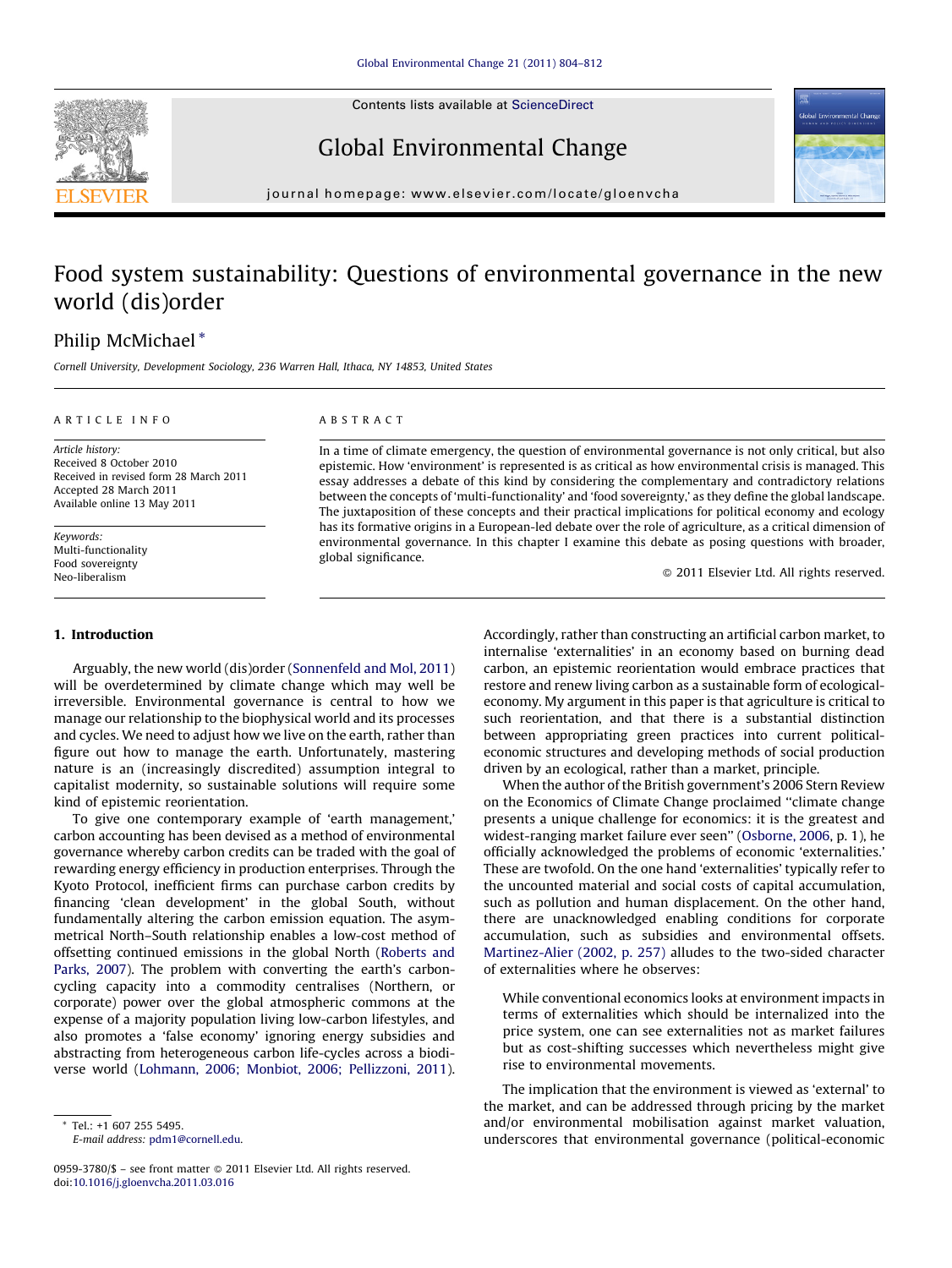management of environmental processes and impacts) is an epistemic issue. By this I mean that the question of how the environment is represented, accounted for, and managed depends fundamentally on the optic deployed, which in turn is an expression of 'interest.' Subjecting the 'environment' to management is accomplished either through some mediating relationship such as price, or through restorative relationships to more closely integrate human activity with natural cycles. Arguably the latter are the more resilient approach as they proceed from a premise of living with nature, rather than subordinating it to commodity relations, which typically enable 'cost-shifting' offset practices through trading environmental services or carbon (see [Martinez-](#page-8-0)Alier, 2002; [Lohmann,](#page-8-0) 2006). Insofar as agriculture, aside from its nutritional function, is responsible for about one-third of greenhouse gas emissions, it is an appropriate arena of consideration on rethinking environmental governance, the focus of this essay.

Environmental governance in the New World Order normally invokes market mechanisms, such as forms of ecological accounting linked to incentive structures such as Reducing Emissions from Deforestation and Forest Degradation (REDD) and conservation farming. Internalising costs, an approach informing early conceptions of 'ecological modernisation' (Mol, [1995\)](#page-8-0), would force the market to shift commodity production and consumption onto a green foundation. Such regulatory intervention may include, for example, the application of a market calculus to questions of 'environmental services.' Payment to farmers for environmental services, $<sup>1</sup>$  as a way of promoting agricultural 'multifunctionality,'</sup> has been institutionalised as a form of environmental governance (see Mol and [Buttel,](#page-8-0) 2002). Similarly, current proposals to develop markets for forest carbon, to be generated through the REDD protocol, extends this approach.

The question of pricing nature is quite problematic insofar as markets in natural 'services' necessarily separate and simplify interactive cycles and processes that express considerable variation across time and space. One critique of the market calculus embedded in REDD is that ''Land claims will be simplified in order to allow transfer. . ., 'resources' will emerge from trees and land, attempts will be made to homogenize people as 'stakeholders', efforts will be carried out to disentangle carbon from local social and ecological webs. . .. livelihoods will be made exchangeable for compensation'' ([Lohmann,](#page-7-0) 2010, p. 6). Such fractioning of natural processes and assignment of interest via pricing mechanisms compounds the externalisation of environmental costs by reducing nature to an economic 'service.' An alternative, ecological calculus, acknowledges the diversity of environmental processes and the artificiality of standardisation via a price metric, insofar as it cannot account for natural interactive complexity. An ecological calculus, then, is the obverse of the market calculus in privileging and protecting the environment, and reorienting human activity to restoring and valuing natural relations and processes on their own terms, rather than endowing them with market values and being subjected to a cost/benefit calculus.

In this epistemic distinction between 'market' and 'ecological calculus' lies a central paradigmatic debate concerning how to represent environmental crisis and how to govern, or manage, it in the current neoliberal world order. This article addresses and seeks to illuminate this debate by examining the adoption of multifunctionality as a policy instrument of environmental governance in the European Union, and comparing it with an alternative vision adopted by the food sovereignty movement. Critical engagement by the European food sovereignty movement offers an alternative paradigm, geared to reorienting the social meaning and environmental contributions of agriculture. Arguably, this encounter has universal significance for how we might think about environmental governance, beyond agriculture and rural areas in Europe.

# 2. Multifunctionality and food sovereignty: origins

In different ways, contemporary global political economy has spawned multifunctionality and food sovereignty as potential alternatives to the neoliberal paradigm. Promoting maximal (but not optimal) productive efficiencies across all agricultural regions and a universal agro-industrial model via the rhetoric of 'comparative advantage,' the neoliberal paradigm generates substantial 'externalities.' These externalities, institutionalised in the World Trade Organization (WTO) in 1995, have involved huge subsidies to Northern agribusiness, allowing the artificial cheapening of agro-exports via a below-production-cost 'world price,' which in turn has undercut small-farming cultures and their forms of eco-system management [\(McMichael,](#page-8-0) 2005). WTO governance includes rules lowering trade barriers and eliminating Southern farm protections, exposing peasants to a crisis of low prices, the socalled 'cheap food regime' [\(Rosset,](#page-8-0) 2008). Northern farmers and Southern peasants alike have been displaced by a price system privileging soil and water-depleting monocultures, intensifying a food sovereignty counter-movement unified by questions of sustainability.

By deepening agro-industrialisation, neoliberal deregulation of trade in food products became a liability by century's end, and contributed, through environmentalism and food safety, to a signal 'ecological feedback' mechanism in the global North ([Campbell,](#page-7-0) [2009\)](#page-7-0). From pesticides, through food scares, to obesity, as [Campbell](#page-7-0) (2009, p. 316) notes, ''health issues then operated as a compelling site around which the wider environmental concerns. . . coalesced into actual consumer reflexivity in food purchasing decisions''. In the countryside, the decimation of small and medium-sized farms, growing rural unemployment, and uneven regional development was directly related to the negative path dependency of high-input farming. A range of studies showed ''that the amount of employment and total income generated by different styles of farming sharply decreases with the shift from local low external input types of farming to the large-scale industrial type of farming'' (van der [Ploeg,](#page-8-0) 2006, pp. 262–263). In this context agricultural 'multifunctionality' has gained currency as a response to such ecological disturbances.

As a principle, multifunctionality embodies what neo-classical economics ignores: the social and ecological dimensions of farming. Farming is valued not only for its product output, but also for its contribution to ecosystem management, landscape protection, rural employment, fostering farming knowledge, rural life, cuisine maintenance, and regional heritage. As such, multifunctionality not only represents an alternative to industrial agriculture, but also identifies (local) agriculture as a public good, the condition for which is national sovereignty over agricultural policy – disallowed under the WTO regime.

As a perspective adopted by the European Union (EU), multifunctionality draws on the historic practices of agriculture as a social and environmental good in such states as Switzerland, Norway, Japan and Korea [\(Losch,](#page-7-0) 2004, p. 341). These states have long traditions of 'agri-culture,' and have been reluctant participants in WTO trade liberalisation insofar as it threatens this principle. European perspectives on agricultural multifunctionality, ''simultaneously a subject of negotiation, a foil or a reference point for the formulation of alternatives'' [\(Losch,](#page-7-0) 2004, p. 338), emerged through debate over the environmental and social crisis of agricultural productivism, food safety, and the politics of the WTO trade rules. Articulated for the first time in 1993 by the

 $1$  The UN's Millennium Ecosystem Assessment Synthesis Report (2005) advocates viewing farms as public goods cleansing air and water, and preserving biodiversity, as opposed to just producing food products.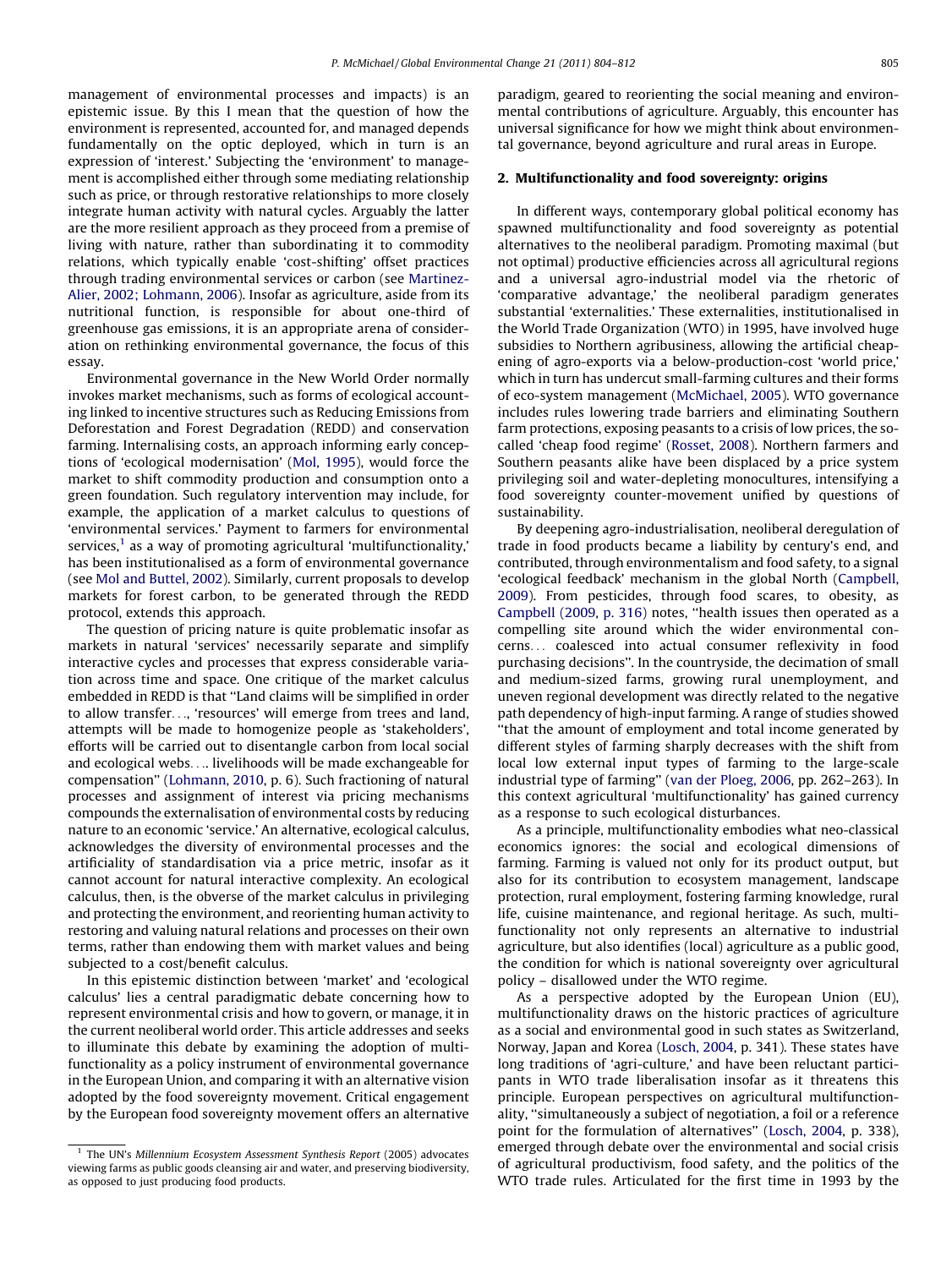European Council for Agricultural Law, then through the 1990s by the Council of Europe, the OECD, and the FAO, 'multifunctionality' became both a designation of sustainable agriculture and a policy coordinate in the EU ([Losch,](#page-7-0) 2004, p. 340). As such, it also was a factor in negotiations over the WTO Agreement on Agriculture (1995), into which the Europeans tried unsuccessfully to insert the multifunctionality principle, being forced to settle instead for generic 'non-trade concerns' language. As a result, multifunctionality was institutionalised in the WTO 'green box' essentially as a direct payment for environmental services (decoupled from the farm commodity price). The consequence is twofold: first, commodity prices, decoupled from farm subsidies, can be lowered for the purposes of export competition, and second, multifunctionality is institutionalised as environmental governance, with farmer compensation via a market calculus ([Morgan](#page-8-0) et al., [2006,](#page-8-0) p. 32).

Direct payments to farmers have in fact allowed agricultural commodities to be sold at prices below production cost to grain traders and food processors, who command near-monopoly market power ([Patel,](#page-8-0) 2007). Food dumping in world markets (de-peasantising) and 'super-sising' food products resulted. Additionally, payments matched farm size, so that by the mid-1990s, 80 percent of farm subsidies in the OECD countries supported the largest 20 percent of (corporate) farms, further disadvantaging small and medium-sized farmers in a deregulated (and increasingly privately managed) market for agricultural products. In Europe, in 1999 alone, 200,000 farmers and 600,000 beef producers left the land ([Gorelick,](#page-7-0) 2000, p. 30).

Under these conditions, where farming has been valued predominantly as a business, with small and medium-sized farmers in debt or in exodus, a counter-movement advocating for real, rather than formal, multifunctionality, has spawned an alliance of rural communities with urban consumers and taxpaying citizens. That movement presents a ''counternarrative to the neoliberal vision for European agriculture,'' articulating a 'moral economy' position, ''regarding the activity of farming as one of the defining conditions of rural space, the purpose of state assistance being to create the conditions under which family farming, rural landscapes and society can flourish'' (Potter and [Tilzey,](#page-8-0) 2005, p. 590).

Interestingly, the counter-movement echoes EU Common Agricultural Policy (CAP) reformers in viewing the 'European model of agriculture' as an exception within the WTO's neoliberal structure of governance (Potter and [Tilzey,](#page-8-0) 2005, p. 591), as green box subsidies support some environmental initiatives (as 'external' to dominant market rules). Analysts [Morgan](#page-8-0) et al. (2006, p. 46) claim a distinctive ''European model of multifunctional agriculture'' pointing towards a more sustainable trading regime, however Jadot [\(2000\)](#page-7-0) disputes the existence of a 'European farm model' since the green box stands behind an export-oriented model. Arguably, the institutionalisation of environmental governance in this form (the green box) has generated a creative legitimating tension within Europe in relation to the trade regime. While [McCarthy](#page-8-0) (2005, p. 774) suggests a ''genealogy of 'multifunctionality' makes clear that it is a product of neoliberal reforms'', he also claims multifunctionality represents ''an exception from an otherwise global set of rules'' ([McCarthy,](#page-8-0) 2005, p. 775). Advocacy for multifunctionality, then, may differentiate Europeans and their negotiators, but the claim to multifunctional agriculture remains substantively unrealised to the extent that it performs an environmental governance function within the logic of a neoliberal market calculus (see also [Pellizzoni,](#page-8-0) 2011).

Food sovereignty emerged in the 1990s in direct opposition to neoliberal political economy and its impact on farmers across the world. The progenitor of 'food sovereignty,' La Vía Campesina, $<sup>2</sup>$ </sup> formed from a meeting of farmers' organisations from Latin America and Europe in Managua, Nicaragua, in 1992. As founding member, Paul Nicholson of the International Coordinating Committee of Vía Campesina put it: "At that time, we issued a ''Managua declaration'' where we denounced the ''agrarian crisis'' and ''rural poverty and hunger'' resulting from the neo-liberal policies'' [\(Nicholson,](#page-8-0) 2008, p. 456). Four years later, in Tlaxcala, Mexico, a Vía Campesina working group coined the term 'food sovereignty,' which ''was adopted by the whole movement and then defended publicly for the first time at the FAO World Food Summit in Rome'' later in 1996. Noting that ''food sovereignty has become the backbone of our struggle,'' particularly in proposing ways out of the crisis, [Nicholson](#page-8-0) (2008, p. 457) summarizes: ''We propose local food markets, the right of any country to protect its borders from imported food, sustainable agriculture and the defence of biodiversity, healthy food, jobs and strong livelihood in rural areas''.

In elaborating ''the right of peoples, communities and countries to define their own agricultural, labour, fishing, food and land policies which are ecologically, socially, economically and culturally appropriate to their unique circumstances'' (NGO/CSO Forum for Food Sovereignty, Rome 2002, quoted in [Ainger,](#page-7-0) 2003, p. 11), the concept of food sovereignty particularizes the socio-cultural and ecological (multi)function of agriculture to its territorial coordinates. French farmer activists Bové and [Dufour](#page-7-0) (2001, p. [168\)](#page-7-0) characterize the food sovereignty project similarly:

The strength of this global movement is precisely that it differs from place to place... The world is a complex place, and it would be a mistake to look for a single answer to complex and different phenomena. We have to provide answers at different levels – not just the international level, but local and national levels too.

The food sovereignty principle converges with and complements multifunctionality insofar as the latter is tailored to specific conditions:

[Agricultural multifunctionality] offers the possibility of building public policies on a new basis adapted to each national situation... multifunctionality implies adopting a paradigm of ''negotiated objectives'' that starts not from the ''general case'' but rather the ''specific case.'' [\(Losch,](#page-7-0) 2004, pp. 355–356)

Despite convergence on the significance of (ecological) place, these two concepts arise from different contradictions within the corporate food regime. Multifunctionality gained currency through the crisis of industrial agriculture, and food sovereignty gained currency through the crisis of low prices stemming from farm commodity dumping and the promotion of export agriculture via the WTO regime. Food sovereignty possesses strategic value as a counterpoint to the notion of 'food security' – as redefined by the neoliberal conception of food provisioning through the corporateorganised global market. Indeed, food sovereignty politicised corporate 'food security,' insofar as the latter was a normative, but misleading, claim legitimising governance through the market. Food security was claimed to be the benign outcome of a 'free trade' regime in agricultural commodities managed by transnational corporations and institutionalised in the WTO ([McMichael,](#page-8-0)

<sup>&</sup>lt;sup>2</sup> An international coalition comprising 148 organisations from 69 countries. In 2000, Vía Campesina joined with 51 other civil society organisations to form the International Planning Committee for Food Sovereignty, which operates at the international policy level.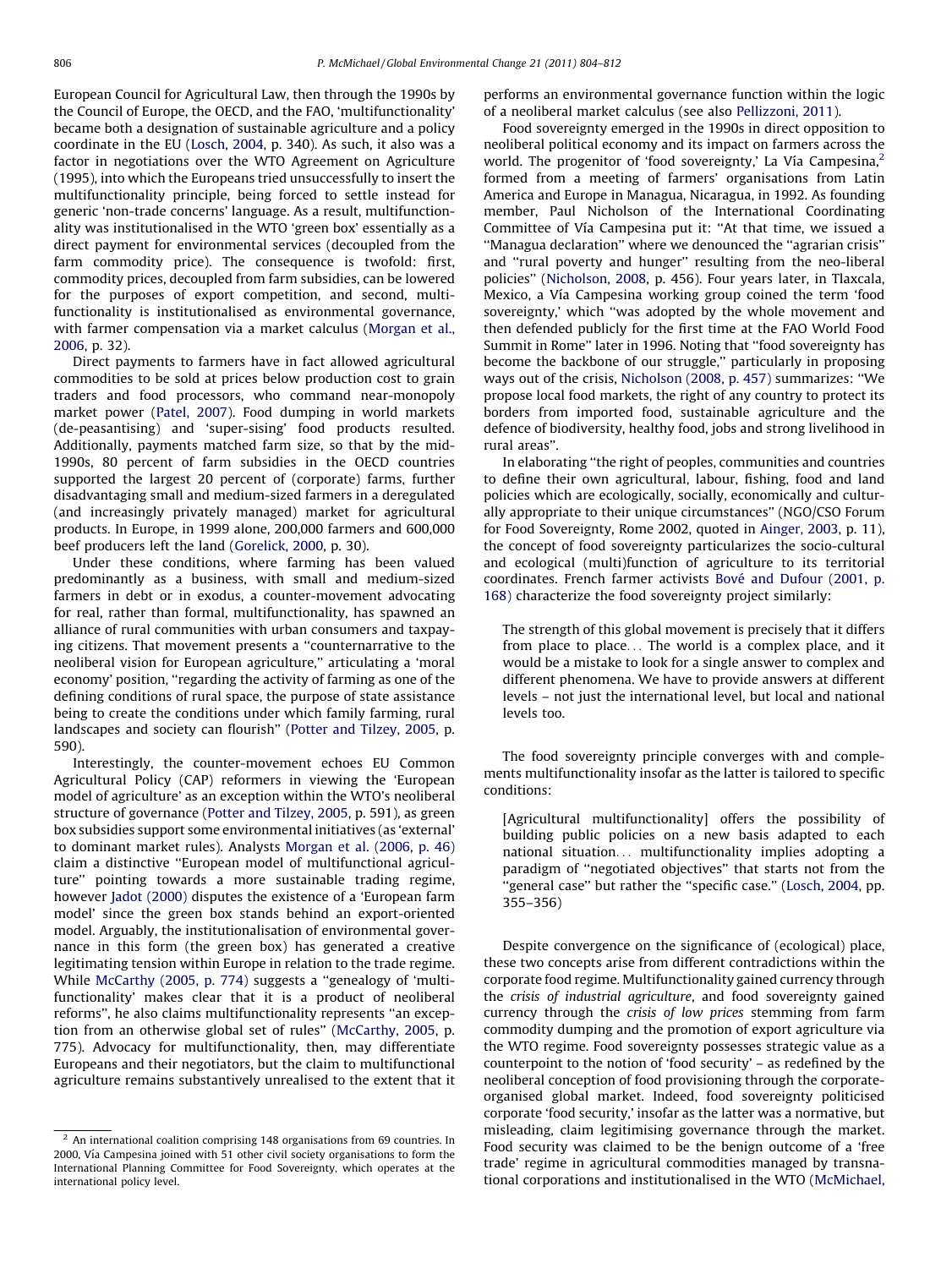[2003\)](#page-8-0). The US and the EU were represented in this vision as 'global granaries,' supplying corporate supply chains to feed the world on a superior, more efficient scale than the world could feed itself.

The food sovereignty movement has challenged this claim on political-economic, ecological and cultural grounds, noting that 'free' markets exclude and/or starve populations dispossessed and impoverished as a result of agro-exporting – threatening family and peasant farming which are responsible for about 70 percent of global food production (ETC [Group,](#page-7-0) 2009). In this regime, the WTO's Agreement on Agriculture institutionalised the 'minimum export rule,' denying nation-states the right to food self-reliance. In addition, competitive agro-exporting (via industrial agriculture, including biofuels) threatens environmental sustainability, and therefore the possibility of multifunctional agriculture. Thus the concepts of multifunctionality and food sovereignty provide complementary visions to alternative political currents within the neoliberal era, and together express its crisis, along with concerns about farm and food safety, obesity and the impact of industrial agriculture on the global climate.

# 3. Contradictory relations of multifunctionality and food sovereignty

Whereas multifunctionality and food sovereignty are integrally related concepts (multifunctionality as a food sovereignty practice), this section addresses the tension between them within the EU, insofar as the CAP offsets its emphasis on agro-industrial exporting with multifunctionality programming.

#### 3.1. Multifunctionality

Arguably, 'multifunctionality' gains traction as a ''conceptual innovation of protectionist rhetoric'' ([Losch,](#page-7-0) 2004, p. 343) insofar as it addresses local conditions. Justification, albeit contradictory, is for both internal and external audiences. For external legitimacy, given WTO requirements that states reduce farm subsidies, the EU relocates subsidies deemed 'non-trade distorting' or not directly linked to commodity production, to the box system. Green box subsidies account for over 60 percent of other subsidies in the CAP ([Berthelot,](#page-7-0) 2010). Here such subsidies escape liberalisation requirements, and purportedly support multifunctionality, as a practical virtue in the CAP system, allowing minor funding for conservation policy. The bulk of subsidies, however, support overproduction for agro-exports released on the market with a world price up to 57 percent below the actual cost of production (People's Food [Sovereignty,](#page-8-0) 2003). The resulting impact on small farmers across the world is devastating ([Rosset,](#page-8-0) 2008).

European compliance with WTO rules is accomplished through a complex decoupling and recoupling of subsidies. Decoupling applies to agricultural commodities, where price supports have been replaced with direct (majority) subsidies to producers, allowing commodity prices to fall. Recoupling applies to multifunctional practices (e.g. conservation farming, rural employment) paid for with (minority) subsidies routed through blue (production-limiting program subsidies) and green boxes (see [Potter](#page-8-0) and [Tilzey,](#page-8-0) 2005, p. 594). The contradictory consequence is that while CAP reformers are able to thus institutionalise environmental governance and rural development, rural environments overseas, particularly in the South, have no such support.

With respect to internal or domestic contradictions, these centre in the relations of corporate agriculture. Under conditions of financialisation (Burch and [Lawrence,](#page-7-0) 2007), agriculture has been converted into industrial and retailing chains of inter-connected commodified inputs and outputs. Such corporatisation of European agriculture via financial takeovers has created an agro-industrial complex, reduced spatial identity, and eroded ''the coherence of the agricultural policy community'' (Burch and [Lawrence,](#page-7-0) 2007, p. 589). These shifts have significant governance implications for both multifunctionality and food sovereignty advocates.

With the dominance of agribusiness, farmer organisations have lost their sectoral identity and their traditional influence on policymaking ([Hennis,](#page-7-0) 2001, p. 842), encouraging coalitions integrating agricultural, environmental and consumer policy. The more states are beholden to agro-industrial interests, the more organised are environmental groups, consumers and new farmer organisations, such as organic farmers and the Confédération Paysanne ([Hennis,](#page-7-0) [2001,](#page-7-0) pp. 842–843).

With agriculture's loss of sectoral identity, polarisation deepens between financial interests and civil society groups. On the one hand, finance ministries subordinate agricultural ministries, strengthening the agro-export interest as ''national champions.'' On the other, there has been a counter-trend, as nationally marginalised farmers ''are increasingly active at the European level and operate often in coalitions with environmental groups or consumer organizations'' [\(Hennis,](#page-7-0) 2001, pp. 844-846). Arguably, such region-wide cross-sectoral politics, combined with the desectoralisation of agriculture, results in a combined and uneven development of forms of 'multifunctionality.' Whereas there is a politics of multifunctionality geared to supporting low-input farming and rural development, $3$  there is also an economics of multifunctionality driven by WTO protocols, whereby farm support (disproportionately favoring agribusiness) is protected by a box system concealing subsidies under the guise of conservation. Tilzey [\(2006\)](#page-8-0) has termed this ''embedded neoliberalism,'' that is, an institutionalisation of farm subsidies that ultimately privilege agribusiness and the market calculus.

One outcome of such embedded neoliberalism is bimodalism: supporting multifunctionality and monoculture simultaneously. It is, however, asymmetrical, as the Single Farm Payment (direct subsidies to farmers rather than crops) has been ''in most cases not bound to employment or environmental conditions'' ([Sachs](#page-8-0) and [Santarius,](#page-8-0) 2007, p. 53). The consequence of the single payment is direct subsidies to (predominantly corporate) farmers. Those (lesser) subsidies allocated to conservation are nevertheless governed by a market calculus, environments and landscapes being subjected to ecological accounting methods (pricing environmental services) in the auditing of farmer practices (McCarthy, 2005, p. 779).

The point here is that in a bimodal structure, multifunctionality serves as alternative agriculture practice (conservation farming) legitimising agribusiness. But to properly realise multifunctionality, that is, by rearranging ''contested relationships between civil society, the state and the market. . . in ways which would usher in different types of autonomous development which would incorporate ecological worth'' [\(Marsden,](#page-7-0) 2004, p. 143), this project would need to address the objective and subjective conditions promoting monoculture. This is where 'food sovereignty' assumes relevance, for constructing a multifunctionality project within transformed global political-economic relations, and agrarian subjectivities, is precisely the strategy pursued by the international food sovereignty movement.

#### 3.2. Food sovereignty

Food sovereignty in Europe has achieved prominence through the Coordination Paysanne Européene (CPE) and one of its leading

 $3$  Echoed in the US, in the proposed Food from Family Farms Act, which "contains a price support system, food security reserves, and conservation set-asides with full planting flexibility, which would work together to guarantee prices that reflect the true cost of production. . .full implementation of the Conservation Security Program (CSP), offering incentives on working lands for more conserving crops and practices which fit well with diversified family farming, bio-energy and local food production'' (quoted in [Rosset,](#page-8-0) 2008, p. 109).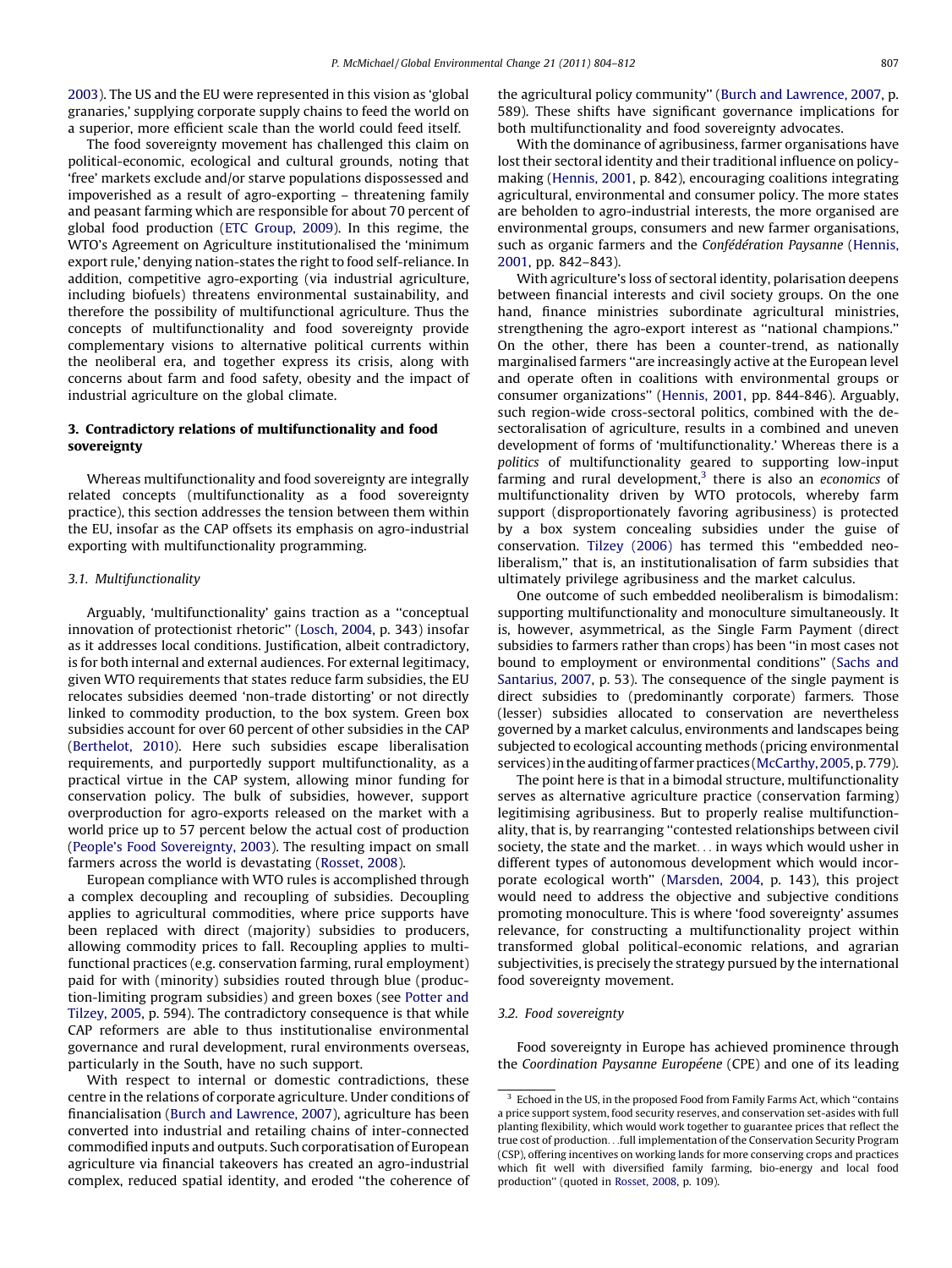activists, José Bové. Judit Bodnár observes that Bové "has radically recontextualized the themes of agricultural production and peasantry with respect to globalization'' in accordance with the CPE'sCharter for Sustainable Farming (CPE, [2003](#page-7-0), p. 141).While land is central to this principle, the food sovereignty movement avoids invoking nationalist attachments to territory, appealing rather to unity in diversity. Bové notes that the "strength of this global movement is that it differs from place to place," and [Bodnar](#page-7-0) (2003, p. [142\)](#page-7-0) observes that''Solidarity can be pitted against xenophobia only from the standpoint of a political rhetoric whose explanatory framework goes beyond the local, one that can insert its criticism into a system-level analysis where the system, in the case of contemporary capitalism, happens to be global''. The food sovereignty movement, by mobilising transnationally, addresses the problematic nexus between corporate globalisation and the specific needs of agrarian cultures to farm, rather than work, the land according to ecological principles. With regard to the land question,

No agrarian reform is acceptable that is based only on land distribution. We believe that the new agrarian reform must include a cosmic vision of the territories of communities of peasants, the landless, indigenous peoples, rural workers, fisherfolk, nomadic pastoralists, tribes, afrodescendents, ethnic minorities, and displaced peoples, who base their work on the production of food and who maintain a relationship of respect and harmony with Mother Earth and the oceans. (Quoted in Vía [Campesina,](#page-8-0) 2006)

the International Planning Committee on Food Sovereignty notes:

Rather than subordinating land as a factor of production, as understood via a market calculus, the food sovereignty movement refocuses the epistemic lens on the conditions by which diversified farming performs functions of social reproduction and eco-system maintenance. This vision produces a historically specific understanding of multifunctionality, especially given the phenomenon of a 'planet of slums' [\(Davis,](#page-7-0) 2006):

In the context of food sovereignty, agrarian reform benefits all of society, providing healthy, accessible and culturally appropriate food, and social justice. Agrarian reform can put an end to the massive and forced rural exodus from the countryside to the city, which has made cities grow at unsustainable rates and under inhuman conditions... (Vía [Campesina,](#page-8-0) 2006)

Beyond the norm of land redistribution to smallholders, this vision revalues agriculture as a strategic foundation to social and ecological reproduction. João Pedro [Stedile](#page-8-0) (2002, p. 100), a leader of Brazil's Movimento dos Trabalhadores Rurais Sem Terra (MST), observes that beyond the idea of land belonging to those who work it, ''We want an agrarian practice that transforms farmers into guardians of the land, and a different way of farming, that ensures an ecological equilibrium and also guarantees that land is not seen as private property''. Subjectively, this means constructing a vision of 'agrarian citizenship' [\(Wittman,](#page-8-0) 2009), as in the MST's insistence on ''linking up what it calls the struggle for the land with the struggle on the land'' (Flavio de Almeida and [Sanchez,](#page-7-0) 2000).

This is where the food sovereignty strategy is distinct from institutionalised multifunctionalism in environmental governance schemes, including the CAP. The international peasant coalition advocates universal multifunctionality, rather than current forms that reproduce a Northern (market) environmentalism at the expense of Southern peasants through subsidised dumping and relocating industrial biofuels plantations to the South in the name of green capitalism. These 'market' impacts have been characterised by the UN Human Rights Rapporteur, Olivier de [Schutter](#page-8-0) [\(2010\),](#page-8-0) as 'responsibly destroying the world's peasantry':

If smallholders compete in the same markets as the large farms, they lose. Yet they render invaluable services, in terms of preservation of agro- and biodiversity, local communities' resilience to price shocks or weather-related events, and environmental conservation.

The food sovereignty movement remains sceptical of monetisation of multifunctionality via 'payment for environmental services,' insofar as it privileges powerful interests within the world market.<sup>4</sup> While Northern schemes of 'multifunctionality' presume, or proceed from, a notion of territoriality governed by national concerns (including within the EU), food sovereignty's territorialism extends to international justice concerns. These include, first and foremost the rights of smallholders to land and to produce food for their societies, effectively reversing the mechanisms of the WTO trade regime. Agri-food self-reliance at the community or national scale, including fair trade practices to provision societies with insufficient or even no arable land, is viewed as the foundation for a sustainable global community. $5$  The point is, as Paul Nicholson, from the CPE, claims: 'we use food sovereignty as the umbrella concept to defend the right of consumers to consume local food as opposed to the imposition of global food' (2008, 35) – and this from Europe, the home of agro-export subsidies.

Beyond the formal guarantee of food sovereignty rights, the content of these rights is to be determined by the communities within countries themselves, rather than an abstract neoliberal principle of market (corporate) rights. In this way sovereignty is reformulated substantively through local applications of rights, in accordance with social and ecological requirements (see Patel, 2007). 'Sovereignty' is of course a strategic intervention to reverse the WTO rule forbidding national self-reliance in order to secure the rights of currently tenuous rural producers, and does not mean autarchy. Local markets primarily for local foods are valued in combination with ecosystem management by growers who produce landscapes in reproducing their farms. Whether they are paid for environmental services as small-holder (rather than agribusiness or energy) subsidies is beside the point, as immediate stewardship is the condition for durability. In this model, environmental governance is embedded in farming practices (as ecological calculus), rather than as a market incentive (or indeed an emission offset, as required in governance forms that proceed with a market calculus). $6$  Recent

Thus, contrary to the modernist narrative of agro-industrial subordination and/or displacement of peasants, the food sovereignty movement advocates an alternative narrative whereby diversified smallholdings restore social and ecological sustainability by revaluing farming as the majority occupation of the world's population (still), the major source of staple foods, and indeed proven to be as or more productive and resilient than soildepleting industrial monocultures (Altieri, 2008; [IAASTD,](#page-7-0) 2008; Pretty et al., 2006; [McMichael](#page-7-0) and Schneider, 2011).

<sup>4</sup> This position dovetails with concepts of 'global ecology' (Sachs, 2003; [Lohmann,](#page-8-0) [2006\)](#page-8-0), critiquing the construct of a 'global commons' informing the Kyoto protocol, allowing northern polluters to displace their responsibilities through purchasing carbon credits generated through (questionable) southern conservation projects, and investing in industrial biofuel plantations.

<sup>5</sup> In this vision, food sovereignty depends on access to credit, land and fair prices to be set via rules negotiated in a reformed UN and alternative multilateral institutions such as a Convention on Food Sovereignty and Trade in Food and Agriculture, an International Court of Justice, and a World Commission on Sustainable Agriculture and Food Sovereignty (Bové and [Dufour,](#page-7-0) 2001, p. 8). Brazil's MST exemplifies the international justice practice in its dual role of provisioning Brazil's huge working poor population, and engaging in fair trade relations.

<sup>6</sup> Of course, there are transitional needs, whereby in addition to solidarities from farmer cooperation, enlightened extension services geared to promoting conservation farming, agro-forestry or permaculture are necessary to consolidate ecosystem management practices where small-farming has deteriorated.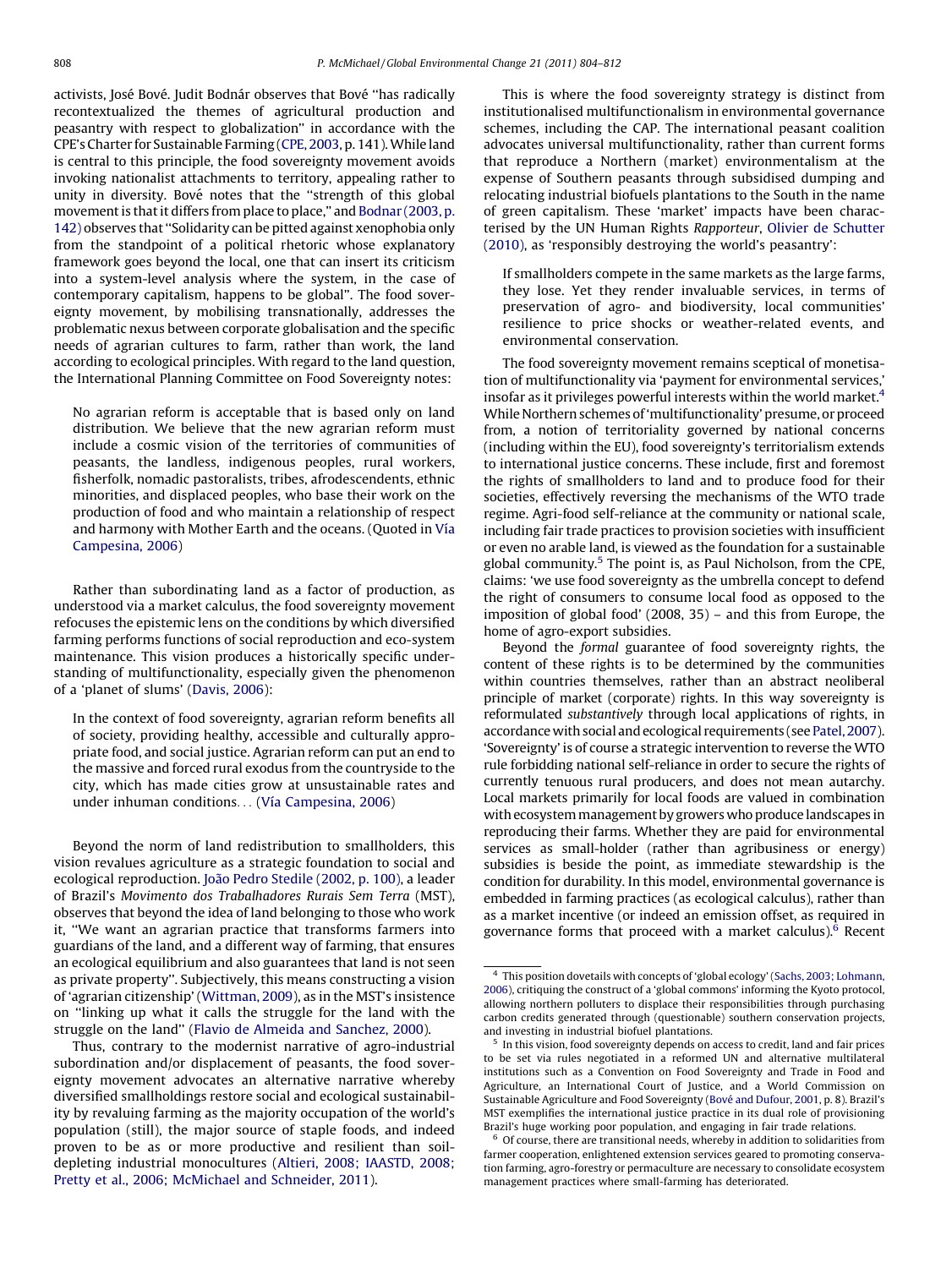research on re-peasantisation, where farmers (from Italy to Guatemala) disengage from commercial inputs to avoid debt and dependence and to build ecological capacity in farming (e.g. management of soil health, nutrient flows, water cycles, seed varieties), exemplifies the ecological calculus at work (Ploeg, 2009; [Isakson,](#page-7-0) 2010).

## 4. The environmental governance question

The complementary and contradictory relations between multifunctionality and food sovereignty ultimately concern the practical question of governance of environmental relations. Food sovereignty, articulated as a universal principle, is not a universal model. In Europe,food sovereignty means decoupling multifunctionality from current neoliberal forms of protection incorporated in the CAP reform, as expressed in the EU's vision statement of June 2003:

The reform will completely change the way the EU supports its farm sector. The new CAP will be geared towards consumers and taxpayers, while giving EU farmers the freedom to produce what the market wants. . .. Severing the link between subsidies and production will make EU farmers more competitive and market orientated, while providing the necessary income stability. More money will be available to farmers for environmental, quality or animal welfare programmes by reducing direct payments for bigger farms. (Quoted in [Wervel,](#page-8-0) n.d.).

Despite the final sentence, subsidy levels are projected to not change substantially through 2013, while the same 2.2 percent (99,000) of the 4.5 million farms in Europe will continue to receive 40 percent of the total payments [\(Lorenzen,](#page-7-0) 2007, p. 32). Subsidy support has included a modicum of 'rural development' measures  $(\epsilon 1.2$  billion annually). Environmental subsidies exceed by "more than seven times what the Indian farm sector gets as state support" ([Berthelot,](#page-7-0) 2005). The view from the South is that: ''EU agriculture subsidies (including the environmental subsidies) provide a cushion for the European farmer that insulates them from the volatility of the commodity markets'' ([Sharma,](#page-8-0) 2004, p. 1). In short, the subsidy system underwrites European agro-industry and its global-environmental impact through the dumping relationship.

According to the Coordination Paysanne Européene (CPE), representing 18 farmer organisations in 11 countries, 'multifunctionality' as environmental governance provides legitimacy for European agribusiness. Challenging the disproportionate subsidisation of agro-industry at the expense of substantive implementation of multifunctional principles in Europe, the European Platform on Food Sovereignty (EPFS) – comprising farmer unions, consumer associations, development NGOs, environmental organisations, and labour unions, proposes alternative principles governing trade relations, including a ''CAP based on adequate supply management tools to meet internal demand for basic products and end all dumping practices'' [\(EPFS,](#page-7-0) 2005, p. 1). In other words, rather than allow (unequal) market relations to govern agri-food practices and policies, EPFS advocates socially and environmentally sustainable domestic and international practices and policies. Reformulating the purpose of farm subsidies, the CPE claims: ''Public support to agriculture may well be legitimate, for instance for sustainable family farming to exist in every region, provided that this support is not used for low-price exports'' (quoted in [Madeley,](#page-7-0) 2006).

Acknowledging growing support for payment for environmental services, the Secretary General of the International Federation of Agricultural Producers (Paris), has proposed an uncomplicated form of multifunctionality: ''To benefit small farmers, family farms, a system is needed that benefits them directly – such as social payments for producing public goods'' ([Madeley,](#page-7-0) 2006), where social payments are distinct from environmental audits. And the [CPE](#page-7-0) [\(2003,](#page-7-0) p. 1) has claimed:

The European Union would benefit a lot by maintaining sustainable family farming, not only for guaranteeing food supply (food security), but also as regards the social and multifunctional role of agriculture. The present trend must be reversed: instead of concentrating the farms, an important fabric of small and medium-sized farms should be maintained, since they play an irreplaceable role in the following fields: a quality and diversified food production, landscape upkeep, wood and forest clearing, human territory occupation, etc. Maintaining the number of people working in agriculture is not a sign of economic 'backwardness' but an added value.

Van der Ploeg's research on 'repeasantisation' in the Netherlands and Italy in particular, and Europe and elsewhere in general, suggests an expanding social base already applying an ecological calculus to farming as a necessary survival tactic in a neoliberal market environment. In relation to European cohesion policy, he argues:

there will be an overarching need to create high employment and adequate remuneration levels in these new rural areas of the enlarged European Union. This definitively requires a reconceptualization of farming that goes beyond entrepreneurial and corporate models that tend to reduce employment levels and value added. Repeasantization will occur as a material need (if it is not already one) (Ploeg, 2009, 285).

The point here is that emergence of alternatives occurs within and against the paradigm to be superceded. With respect to environmental governance, then, food sovereignty's vision of substantive forms of multifunctionality is of small and medium-sized farms practising forms of agro-ecology, supported by supply management policies geared to domestic markets rather than overproducing food to be dumped on export markets opened by WTO liberalisations. Switching subsidy priorities to support diverse 'peasant' farming as the agricultural sector would accomplish 'payment for environmental services' without applying a market calculus, since agro-ecology would be an integral practice and value, not an 'add-on' value. In this formulation, environmental governance would be less of a specialised operation with monetary incentives, and more of a substantive part of a localised food system geared first to local markets and secondarily to international (fair) trade. Pressure by the food sovereignty movement in Europe does not ignore the principle of transnationalism, rather it recognizes the particular impact European agro-exporting has on the global South, and to transform that is a precondition of developing food sovereignty elsewhere.

Through policy activism by member organisations like CPE, replicated across more than 60 countries with national peasant unions, and then through its international coordinating committee, Vía Campesina champions a low-input, labour-intensive form of agriculture across the world, politicising the corporate food regime and its rhetoric of free trade, food security and even multifunctionality (as incorporated in WTO protocols). Politicisation (demystifying claims of neutrality) is about revealing the worldwide agrarian crisis<sup>7</sup> resulting from unrestrained industrial agriculture, as well as shaping the discursive agenda. Thus:

 $7$  This includes the 'crisis of low prices' [\(Rosset,](#page-8-0) 2008) associated with dumping practices of the WTO regime, as well as the so-called 'food crisis' of 2007–2008, when food prices spiked sharply, under the combined influence of financial speculation, biofuels competition, rising energy costs, climatic conditions, and the incapacitation of smallholders to respond by expanding production as a consequence of the previous form of crisis ([McMichael,](#page-8-0) 2009).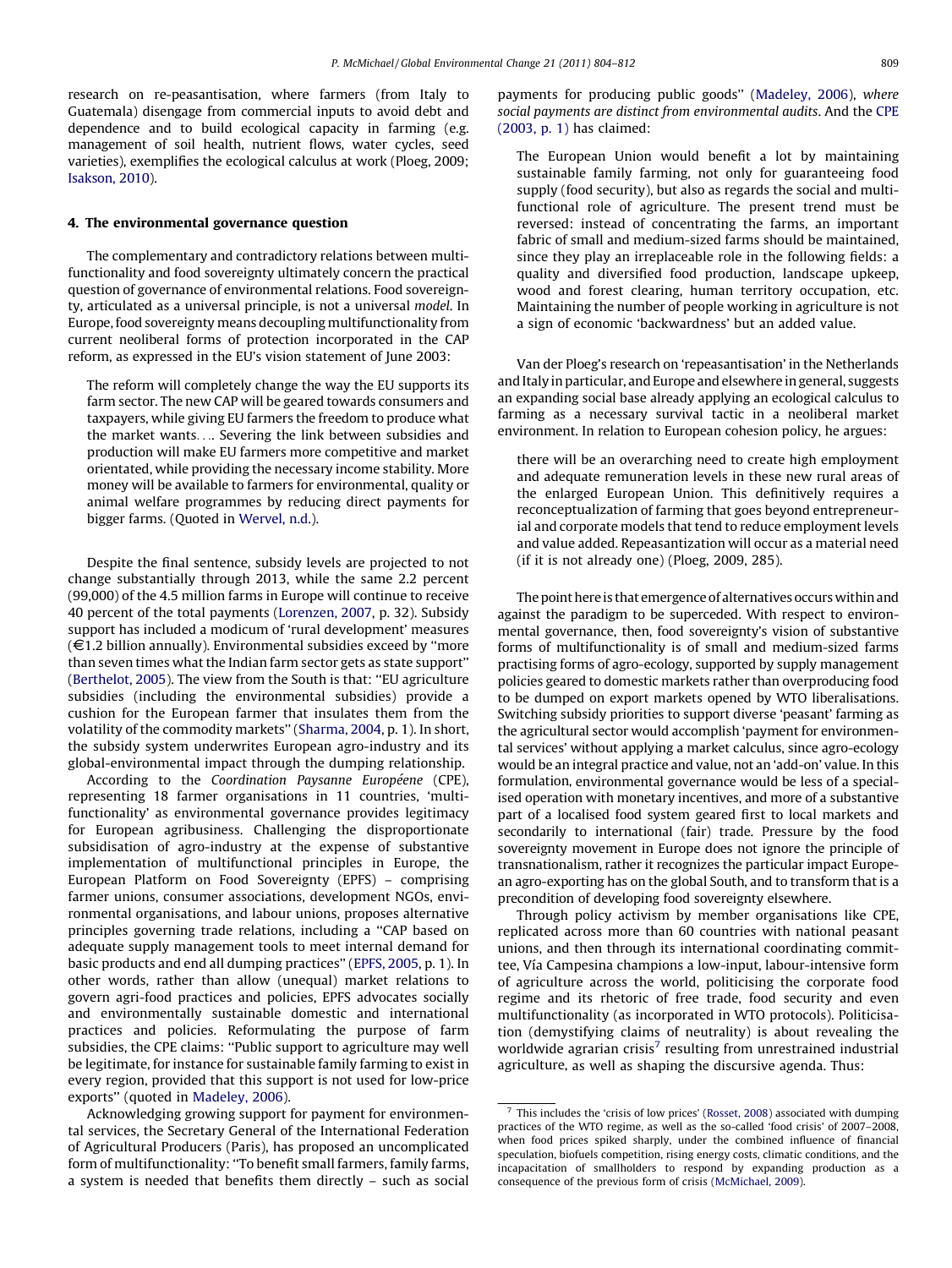Multifunctionalism reflects a balance of forces. The EU acknowledges the strength of consumer feeling in favour of wholesome food, consumers' respect for biodiversity and their concerns about factory farming. We in the Farmers' Confederation don't want multifunctionalism to become a way of accepting intensive agriculture by giving society the impression that the state is taking care of the countryside. (Bové and [Dufour,](#page-7-0) 2001, p. 125)

Discursive struggle in the court of public opinion and policy arenas like the Food and Agricultural Organization (FAO) includes evaluating sustainable farming's challenge to European agricultural bimodalism. Research across six European states estimates that ''up to 50 percent of farmers are, to varying degrees, following broader or deeper rural development strategies, with many of them combining these with continued participation in conventional agricultural markets'' [\(Morgan](#page-8-0) et al., 2006, p. 85). In relation to this, Dufour cautions that the Contract for Territorial Exploitation to encourage multifunctionalism:

in practice has meant that those who already have access to funds now receive more money to pollute a little less, but stay within the system. Such farmers take the maize premium with one hand, and with the other grab the grants for sowing grass along riverbanks and planting windbreak hedges around fields of GM crops, or industrial pigsties. The result is a two-tier agriculture: a lower tier of intensive but 'landscaped' farming, producing cheap standardized food for the poor; and a tier of sustainable agriculture, providing quality farm-fresh food for the well-off. (Bové and [Dufour,](#page-7-0) 2001, p. 126)

Whether the food sovereignty movement's attempts to reclaim rural spaces from corporate agriculture will consolidate a niche phenomenon or a paradigm shift ([Morgan](#page-8-0) et al., 2006, pp. 81, 85) is a question ultimately acknowledging that both are in play. Alternative food networks express ''recent crises in conventional agricultural costs and prices,'' in addition to entrepreneurial opportunism [\(Morgan](#page-8-0) et al., 2006, p. 85). Van der Ploeg's documentation of a process of 'repeasantisation'8 associated with these above-mentioned crises, underlines how farmers embrace pluriactivity, a strategy of biodiverse farming supplemented with off-farm income and agri-tourism (2006, pp. [266–267;](#page-8-0) 2009). According to Bové: "If you add together the various initiatives -AOC [Appelation d'Origine Contrôlée], organic farming, changes in farm culture, sustainable farming – you begin to get a strong feel of a new farmers' movement which, I believe, will eventually marginalize industrial agriculture" (Bové and [Dufour,](#page-7-0) 2001, p. 142).

#### 5. Lessons from Europe

Transitional forces in the agri-food sector are clearly at work, and not only in Europe. New currents in food relations include repeasantisation (van der [Ploeg,](#page-8-0) 2009), shortening food supply chains in the interest of Slow Food (consumer identification with bio-regional preservation), domestic fair trade schemes ([Fonte,](#page-7-0) [2006;](#page-7-0) Jaffee et al., 2004), and building 'agrarian citizenship' in Brazil through land occupation ([Wittman,](#page-8-0) 2009; Wolford, 2010). Whether these developments are on the margins, or increasingly in the interstices, of an agro-industrial system in crisis, they posit the possibility of shifting the governing principles from (unequal) market rule towards democratic governance, in the interests of social and ecological sustainability. The model, championed by the international food sovereignty movement, is one of restoring the control over agriculture to producers and local and national communities, in the interests of both food security and human stewardship of agricultural landscapes. Instead of environmental governance ruled by a market calculus (internalising externalities by pricing environmental services) compatible with the current 'food from nowhere' regime building a world 'agriculture without farmers,'9 a 'food from somewhere' regime offers a paradigmatic shift (Bové and [Dufour,](#page-7-0) 2001, p. 55; [McMichael,](#page-8-0) 2002).

The paradigmatic shift is towards embedding agri-food systems in principles of ecology and cooperative advantage, involving an epistemic reorientation and institutional embrace of food sovereignty practices. In international fora on trade relations, Vía Campesina advocates the removal of agriculture from the WTO, and from governance protocols that subject agriculture and its ecological foundations to debilitating competitive market relations. In critiquing the WTO market regime, the food sovereignty movement reframes the discursive agenda: from qualifying industrial agriculture with multifunctionality, as practiced by the EU, to re-centering food's (situated) political, cultural and ecological relations everywhere. Whereas the former agenda modifies environmental governance in part through elaborating a payment for environmental services protocol, geared to internalising (pricing) 'externalities,' the food sovereignty movement seeks an uncompromising agenda of multifunctionality, based in non-monetary valuing of the complex ecological interactions involved in environmental sustainability. As in van der Ploeg's example above, this involves de-commodifying elements of farming (which is not the same as eliminating food markets).

In spite of willingness to forge strategic alliances with other social movements (e.g. urban unemployed, fair trade, and environmental groups) the food sovereignty movement thus far has managed to avoid co-optation, in part through its emphasis on rights [\(Desmarais,](#page-7-0) 2007). While food sovereignty practices vary regionally, the debate within the environmental governance literature regarding participatory approaches (and potential cooptation) is enlivened by a global solidarity movement anchored in such a foundational set of practices and rights claims that, to this point, staunchly resist cooptation (see [Fisher](#page-7-0) et al., 2010, pp. 148– 149). The standpoint of the food sovereignty movement is quite distinctive, insofar as it questions the epistemic assumptions underlying modernisation narratives that view smallholders as obsolete. Not only does this standpoint complicate the premises and possibilities of participatory governance [\(McMichael,](#page-8-0) 2010; see [Evans,](#page-7-0) 2000), but also it recovers valuable lessons for the world at large from cultures constructed around replenishing ecosystems, and giving substance to the meaning of multifunctionality.

In the meantime, negotiations over 'ecological feedback' (including climate change) and regulatory developments may legitimize neoliberalism for a time, appropriating discourses and practices of multifunctionality, fair trade and public health concerns. But they cannot in themselves redress the global agrarian crisis and its associated 'export of sustainability' from the south ([Gupta,](#page-7-0) 1998), nor can they legitimize the global process of accumulation by dispossession, and its impact on peasantries and farm labour ([Harvey,](#page-7-0) 2003; Araghi, 2009). While neoliberalism may partially transform its methods of governance (such as pricing environmental services) it cannot ultimately provide solutions to its socio-ecological contradictions. These can only come through a substantive and substantial adoption of the principle of multi- $\frac{8}{3}$  Conceptually, this means small/medium farmers actively reduce dependence functionality, that is, more than simply full-cost accounting where

<sup>(</sup>and associated debt) on commercial inputs, choosing rather to rebuild their 'ecological capital' via agro-ecology (van der [Ploeg,](#page-8-0) 2009). 19 This term comes from La Via Campesina.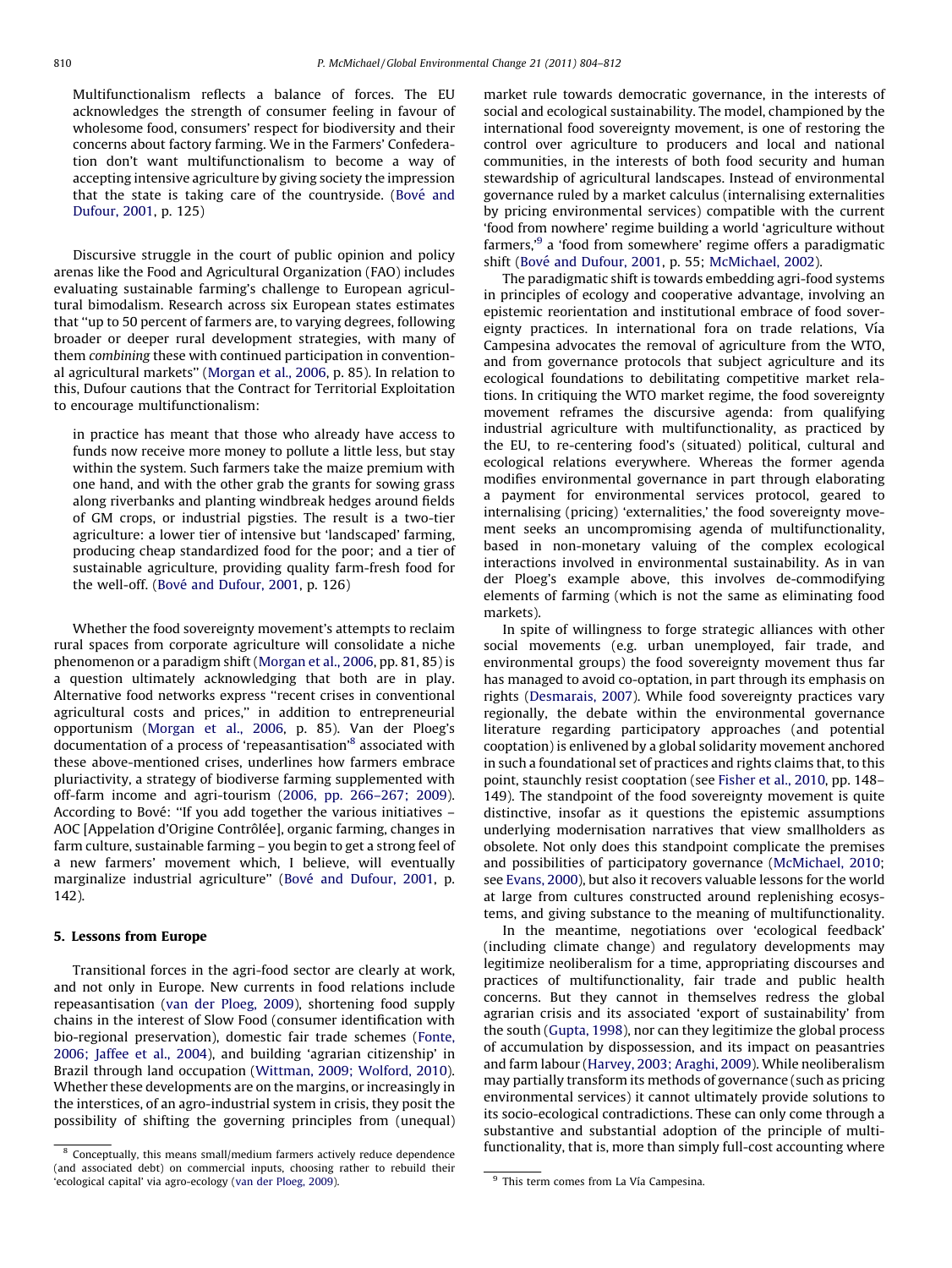<span id="page-7-0"></span>environmental costs are reduced to monetary metrics and internalised in prices. Multifunctionality needs to be practiced, as a method of valuing and farming the land as a complex set of ecological processes. The condition for this form of multifunctionality is not abstraction through pricing, but a social and democratic approach to agriculture.

Multifunctional practice holds the potential to overcome valuation of agriculture and food in the singular terms of price and profitability. To price each 'function' is to artificially sub-divide into abstract metrics a complex of practices that are by no means uniform, varying across quite diverse landscapes and distinctly situated farming conditions. The logic of such pricing is the calculus made by the European Union in particular, and governments elsewhere, that climate change and energy shortages can be mitigated through trade in carbon emissions to incentivize a shift to green technology. Carbon markets allow polluters to trade responsibility for emissions by purchasing carbon credits elsewhere, thereby attracting green investments away from where they are needed most [\(Sullivan,](#page-8-0) 2008). In addition, assuming carbon equivalences encourages an artificial substitution of biofuels for fossil fuels, in many cases glossing over the impact of industrial biofuels on landscapes, which release more carbon (and nitrous oxide) than the biofuel commodity itself replaces in a strict pricing regime (see, e.g., Lohmann, 2006; Fargione et al., 2008). The rush to convert European crop-land and southern forests to biofuel monocultures, as a green fuel, and, mistakenly, climate-proofing, is perhaps the logical extreme of the claim to internalise 'externalities.'

## 6. Conclusion

This article has examined the debate over multifunctionality in Europe as symptomatic of the controversy over 'environmental governance', with agriculture as the focus. While the empirics are European, the controversy has universal implications. European claims to practice and support multifunctional agriculture through the WTO subsidy structure are compromised by the priority given to agro-exporting and the subjection of environmental services to a secondary subsidy system that models environmental governance via a market calculus.

Arguably, this approach is self-defeating as it misrepresents ecological processes via a conventional market paradigm. 'Agriculture' here remains a commercially defined economic sector, in contradistinction to 'farming' – as an ecologically embedded activity combining eco-system replenishment and landscape management with cultural reproduction and labour-intensive low-carbon food and fuel production. This latter understanding of farming informs the food sovereignty movement, both in Europe, and across the world. It holds potential for an epistemic shift, from presuming agriculture is best practiced through large monocultures with technologies of 'biophysical override' to address its ecological contradictions [\(Weis,](#page-8-0) 2007), to revaluing farming as integral to social and environmental sustainability and public health. Thus in a future new world order, revaluing agriculture as the foundation of civilisation (in the material, rather than the chronological, sense) is arguably the basis for overcoming ultimately short-sighted neoliberal principles of environmental governance in the current world order.

#### Acknowledgements

This essay has evolved from a plenary presentation, European Congress of Rural Sociology, 2007, reproduced in abridged form as 'Multifunctionality vs. Food Sovereignty?' Sociologia Urbana e Rurale, XXX, 87 (2007), pp. 80–99. The author is grateful to David Sonnenfeld, Arthur Mol, Maria Fonte and three anonymous reviewers for productive suggestions for improvement of this essay.

#### References

Ainger, K., 2003. The new peasants' revolt. New Internationalist 353, 9–13.

- Altieri, M., 2008. Small Farms as a Planetary Ecological Asset: Five key reasons why we should support the revitalization of small farms in the global south. Food First Available: <http://www.foodfirst.org/en/node/2115>.
- Araghi, F., 2009. The invisible hand and the visible foot: peasants, dispossession and globalization. In: Haroon Akram-Lodhi, A., Cristóbal Kay, (Eds.), Peasants and Globalization. Political Economy, Rural Transformation and the Agrarian Question. Routledge.
- Berthelot, J., 2005. The Green Box a Black Box Which Hides the Gold Box. December 9. Available at [http://solidarite.assoc.fr.](http://solidarite.assoc.fr/)
- Berthelot, J., 2010. Incompatibility of the CAP subsidies within the WTO rules. Available at: [http://www.solidarite.asso.fr/IMG/ppt/Incompatibilityofthe](http://www.solidarite.asso.fr/IMG/ppt/IncompatibilityoftheCAPsubsidieswiththeWTOrules.ppt) [CAPsubsidieswiththeWTOrules.ppt](http://www.solidarite.asso.fr/IMG/ppt/IncompatibilityoftheCAPsubsidieswiththeWTOrules.ppt) (accessed 8.04.10).
- Bodnar, J., 2003. Roquefort vs Big Mac: Globalization and Its others. Arch. Europ. Sociol. XLIV (1), 133–144.
- Bové, J., Dufour, F., 2001. The World is Not for Sale. Verso, London.
- Burch, D., Lawrence, G., 2007. Supermarket own brands, supply chains, and the transformation of the agri-food system. International Journal of Sociology of Agriculture and Food 13 (1), 1–18.
- Campbell, H., 2009. The challenge of corporate environmentalism: social legitimacy, ecological feedbacks and the 'food from somewhere' regime? Agriculture and Human Values 26 .
- CPE, 2003. For a Legitimate, Sustainable, and Supportive Common Agricultural Policy. November 15. [http://www.cpefarmers.org](http://www.cpefarmers.org/).
- Davis, M., 2006. Planet of Slums. Verso, London.

Desmarais, A.A., 2007. La Vía Campesina: Globalization and the Power of Peasants. Fernwood Books & Pluto Press, Point Black, NS and London.

- EPFS (European Platform on Food Sovereignty), 2005. WTO negotiations on agriculture position of the European Platform for Food Sovereignty. 25 November. <http://www.epha.org/a/2511>.
- ETC Group, 2009. Questions for the Food and Climate Crises, Communique, 102, November. Available at: [www.etcgroup.org](http://www.etcgroup.org/).
- Evans, P., 2000. Fighting marginalization with transnational networks: counterhegemonic globalization. Contemporary Sociology 29 (1), 230–241.
- Fargione, J., Hill, J., Tilman, D., Polasky, S., Hawthorne, P., February 2008. Land clearing and the biofuel carbon debt. Science.
- Fisher, D.R., Fritsch, O., Andersen, M.S., 2010. Transformations in environmental governance and participation. In: Mol, A.P.J., Sonnenfeld, D.A., Spaargaren, G. (Eds.), The Ecological Modernisation Reader. Environmental Reform in Theory and Practice. Routledge, London & New York.
- Flavio de Almeida, L., Ruiz Sanchez, F., 2000. The landless workers' movement and social struggles against neoliberalism. Latin American Perspectives 22 (5), 11–32.
- Fonte, M., 2006. Slow Food presidia: what do small food producers do with big retailers? In: Marsden, T., Murdoch, J. (Eds.), Between the Local and the Global. Confronting Complexity in the Contemporary Agro-Food Sector. Elsevier, Oxford.
- Gorelick, S., 2000. Facing the farm crisis. Ecologist 30, 28–32.
- Gupta, A., 1998. Postcolonial Developments. Agriculture in the Making of Modern India. Duke University Press, Durham.
- Harvey, D., 2003. The New Imperialism. Oxford University Press, Oxford.
- Hennis, M., 2001. Europeanization and globalization: the missing link. Journal of Common Market Studies 39 (5), 829–850.
- Isakson, S.R., 2010. No hay ganancia en la milpa: the agrarian question, food sovereignty, and the on-farm conservation of agrobiodiversity in the Guatemalan highlands. The Journal of Peasant Studies 36 (4), 725–760.
- International Assessment of Agricultural Knowledge, Science and Technology for Development (IAASTD), 2008. Executive Summary of the Synthesis Report. Available online.
- Jaffee, D., Kloppenburg Jr., J., Monroy, M.B., 2004. Bringing the ''moral charge'' home: fair trade within the North and within the South. Rural Sociology 69 (2), 169– 196.
- Jadot, Y., 2000. Is it worth defending the concept of multifunctionality of agriculture? Contribution of SOLAGRAL to the Intersession of Conference on Sustainable Development 8. Available at: [http://esdngo.igc.org/agriculture/](http://esdngo.igc.org/agriculture/agr_solagral.htm) [agr\\_solagral.htm.](http://esdngo.igc.org/agriculture/agr_solagral.htm)
- Lohmann, L., 2006. Carbon Trading: a critical conversation on climate change, privatisation and power. Development Dialogue 48, 1–359.
- Lohmann, L., 2010. Chronicle of a Disaster Foretold. REDD-with-Carbon-Trading. [www.cornerhouse.org.](http://www.cornerhouse.org/)
- Lorenzen, H., 2007. Qualified market access. How to include environmental and social conditions in trade agreements. Ecofair Trade Dialogue. Discussion Papers No. 5
- Losch, B., 2004. Debating the multifunctionality of agriculture: from trade negotiations to development policies by the South. Journal of Agrarian Change 4 (3), 336–360.
- Madeley, J., 2006. The enduring racket: why the rich won't budge on 'farm' subsidies. Panos Online July 28.
- Marsden, T., 2004. The quest for ecological modernisation: re-spacing rural development and agri-food studies. Sociologia Ruralis 44 (2), 129–146.